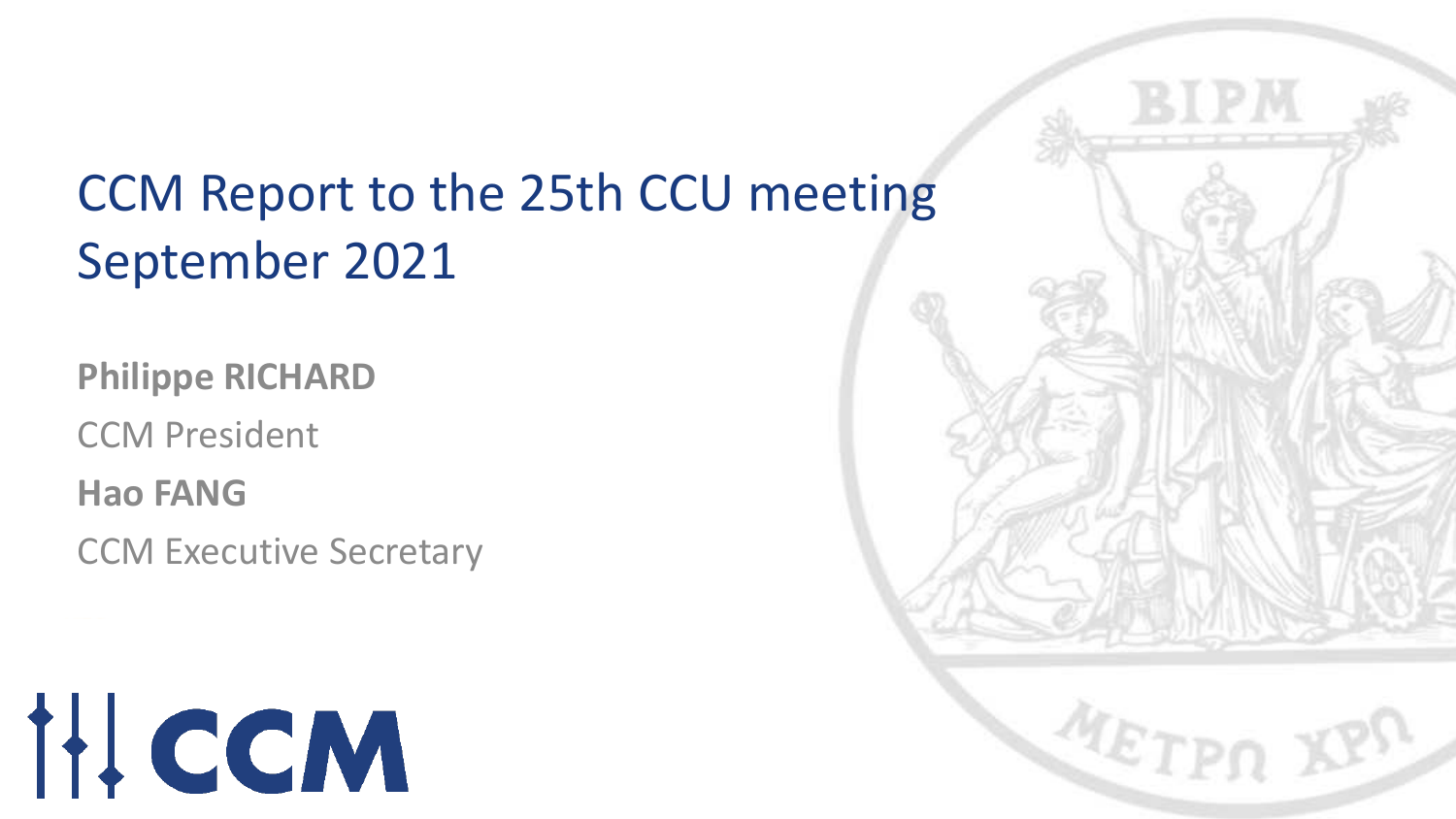## The CCM

#### **Consultative Committee for Mass and Related Quantities**

25 members and 4 observers, 8 Working Groups Mass, force, torque, pressure, vacuum, density, viscosity, hardness, fluid flow and gravimetry



last meeting (18<sup>th</sup> meeting) 20 to 21 May 2021 86 participants

next meeting (19th meeting) 25 to 26 May 2023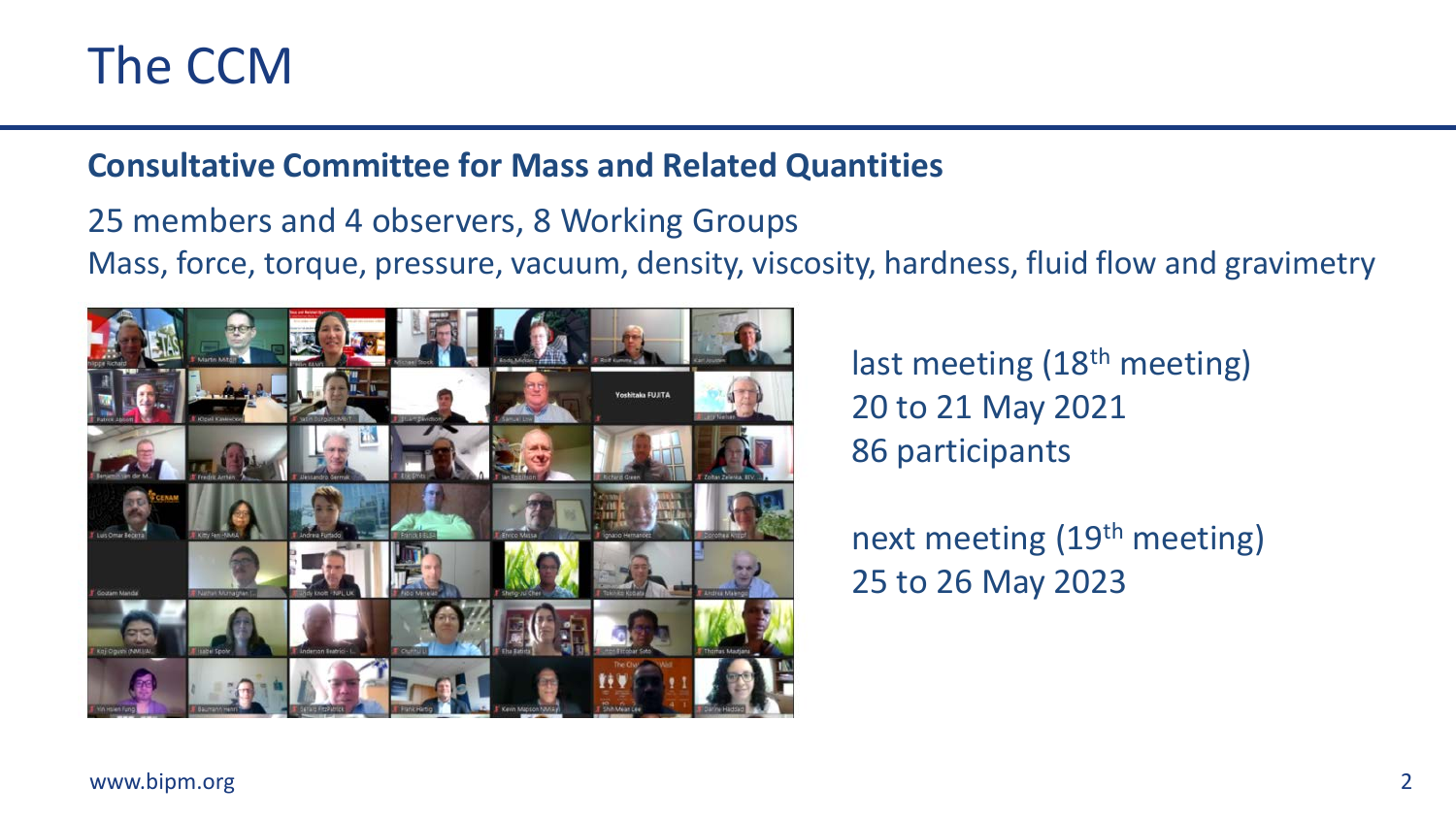#### CCM Recommendation G1 (2017)

- An internationally coordinated dissemination from the NMIs with realization experiments and the BIPM
- Dissemination based on the so-called "Consensus Value" as a common basis to ensure the continuity, temporal stability and equivalence of the mass unit
- Until dispersion in values between realization experiments becomes compatible with their individual uncertainties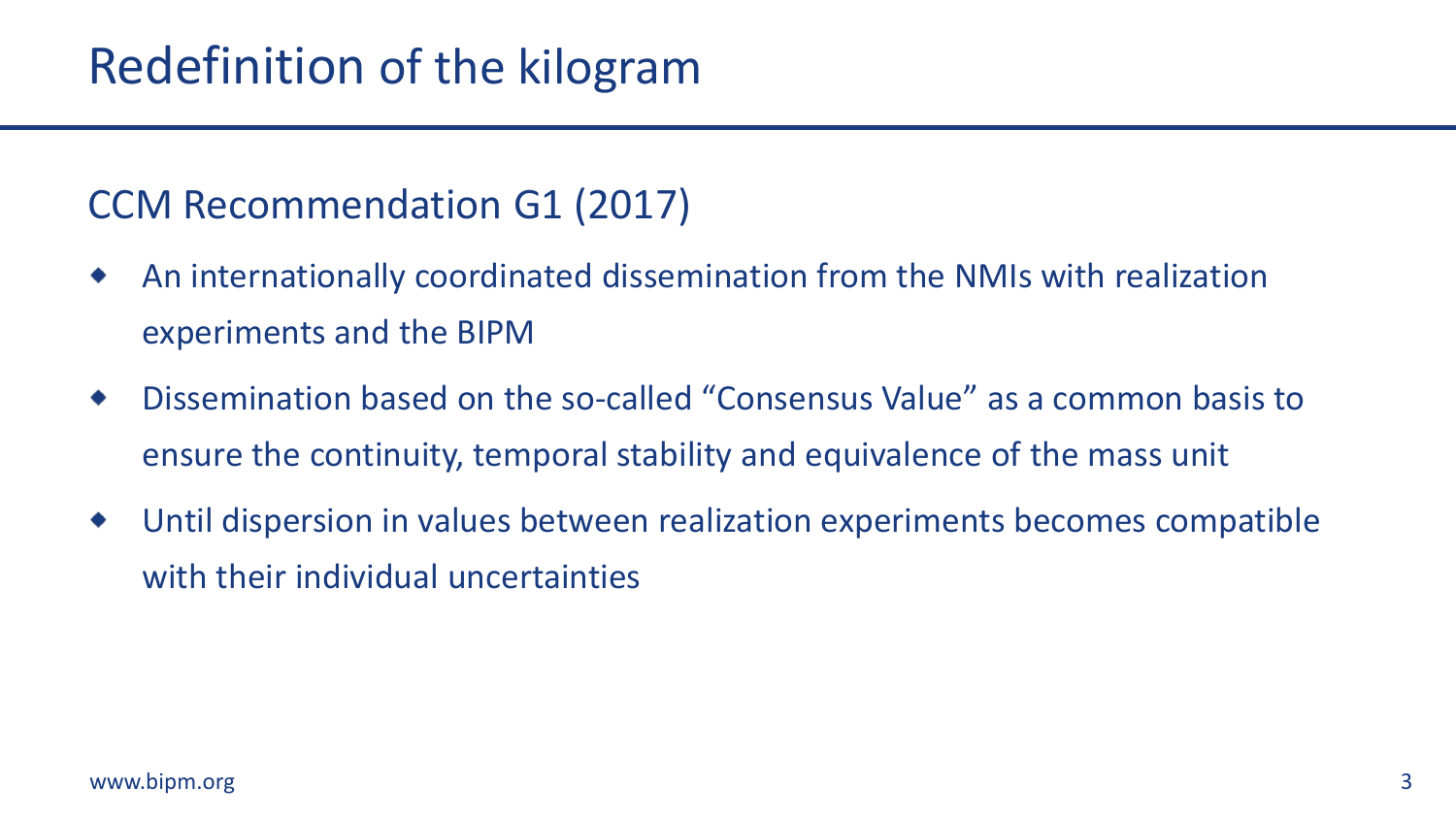## Dissemination phases

| Phase          | <b>Time scale</b>            | Description                                                                                                            | Source of<br>traceability                                      | <b>Uncertainty of BIPM</b><br>mass calibrations           | Role of realization<br>experiments                                                                         | Dissemination of mass from<br>NMIs with realization<br>experiments                                                                                 |
|----------------|------------------------------|------------------------------------------------------------------------------------------------------------------------|----------------------------------------------------------------|-----------------------------------------------------------|------------------------------------------------------------------------------------------------------------|----------------------------------------------------------------------------------------------------------------------------------------------------|
| $\mathbf{0}$   | <b>Until</b><br>20 May $191$ | <b>Traceability to the IPK</b>                                                                                         | $m_{\text{IRK}} \equiv 1 \text{ kg}$<br>$u_{m_{IPK}} \equiv 0$ | $u_{\text{stab}}(t)$                                      | Measurement of h                                                                                           | Dissemination from national<br>prototype traceable to IPK                                                                                          |
|                | 20 May 19 -<br>date $12$     | <b>Traceability to the Planck</b><br>constant via the IPK, with<br>additional uncertainty from<br>the (new) definition | $m_{\text{IPK}} = 1$ kg<br>$u_{m_{\rm IPK}} = 10 \mu g$        | $\approx \sqrt{u_{\text{mipk}}^2 + u_{\text{stab}}^2(t)}$ | <b>Contribute to Key</b><br>Comparison (KC),<br>improve and resolve<br>discrepancies                       | <b>Dissemination from national</b><br>prototype traceable to IPK,<br>with 10 µg added uncertainty                                                  |
| $\overline{2}$ | date $1 -$<br>date $2^3$     | <b>Traceability to the Planck</b><br>constant, dissemination from<br>a consensus value <sup>4</sup> (CV)               | <b>Consensus</b><br>value (CV)                                 | $\approx \sqrt{u_{\text{CV}}^2 + u_{\text{stab}}^2(t)}$   | contribute to CV (via<br>KC), improve<br>experiments and<br>resolve discrepancies                          | <b>Dissemination from</b><br>consensus value with<br>uncertainty<br>$\approx \sqrt{u_{\text{CV}}^2 + u_{\text{stab,NMI}}^2(t)}$                    |
| 3              | from date 2                  | <b>Traceability to the Planck</b><br>constant, dissemination by<br>individual realizations                             | Fixed value of h<br>$u(h) \equiv 0$                            | (Uncertainty of BIPM<br>realization<br>experiment)        | <b>Realization of the</b><br>unit of mass,<br><b>Participation in KCs</b><br>to demonstrate<br>equivalence | Dissemination from validated<br>realization experiments with<br>the uncertainty of the<br>experiment. The terms of the<br>CIPM MRA are applicable. |

Table 1: The four phases necessary for the reliable transition from the IPK to independent NMI realizations of the unit of mass

20 May 2019 = implementation date of revised SI.

date 1 = CCM approval of the consensus value resulting from the first KC of realization experiments after the implementation of the revised SI, expected Q1 2020.

- date 2 = CCM decision that dissemination from consensus value no longer necessary, because dispersion of calibration results from validated primary realization experiments is compatible with their individual uncertainties.
- 4 CV (Consensus value). The consensus value (CV) will be managed by a CCM task group to ensure stability and continuity, taking all new realizations and comparisons into account and advising the CCM should it become clear that a consensus value is no longer required. 4 and the state of the state of the state of  $4$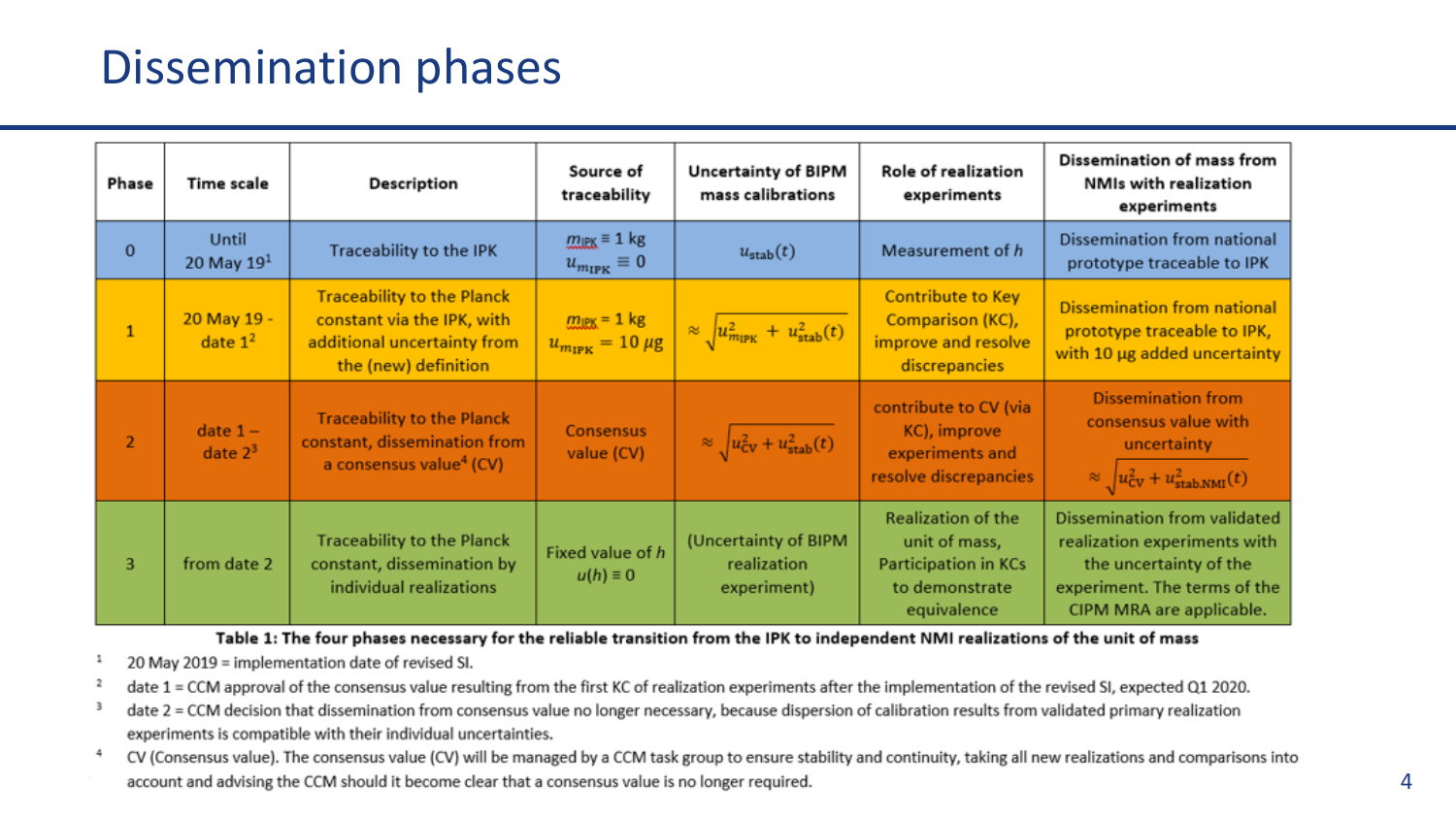## Important information related to the kilogram (I)

- The final report of the first Comparison of kilogram realizations CCM.M-K8.2019 is published.
- The first Consensus Value for the dissemination of the kilogram was calculated by the CCM Task Group CCM-TGPfD-kg in December 2020.
- $\bullet$  The dissemination of the kilogram entered in Phase 2 on 1st February 2021.
- The update of the CMCs of 31 NMIs to account for the uncertainty in the Consensus Value was completed on 2 June 2021.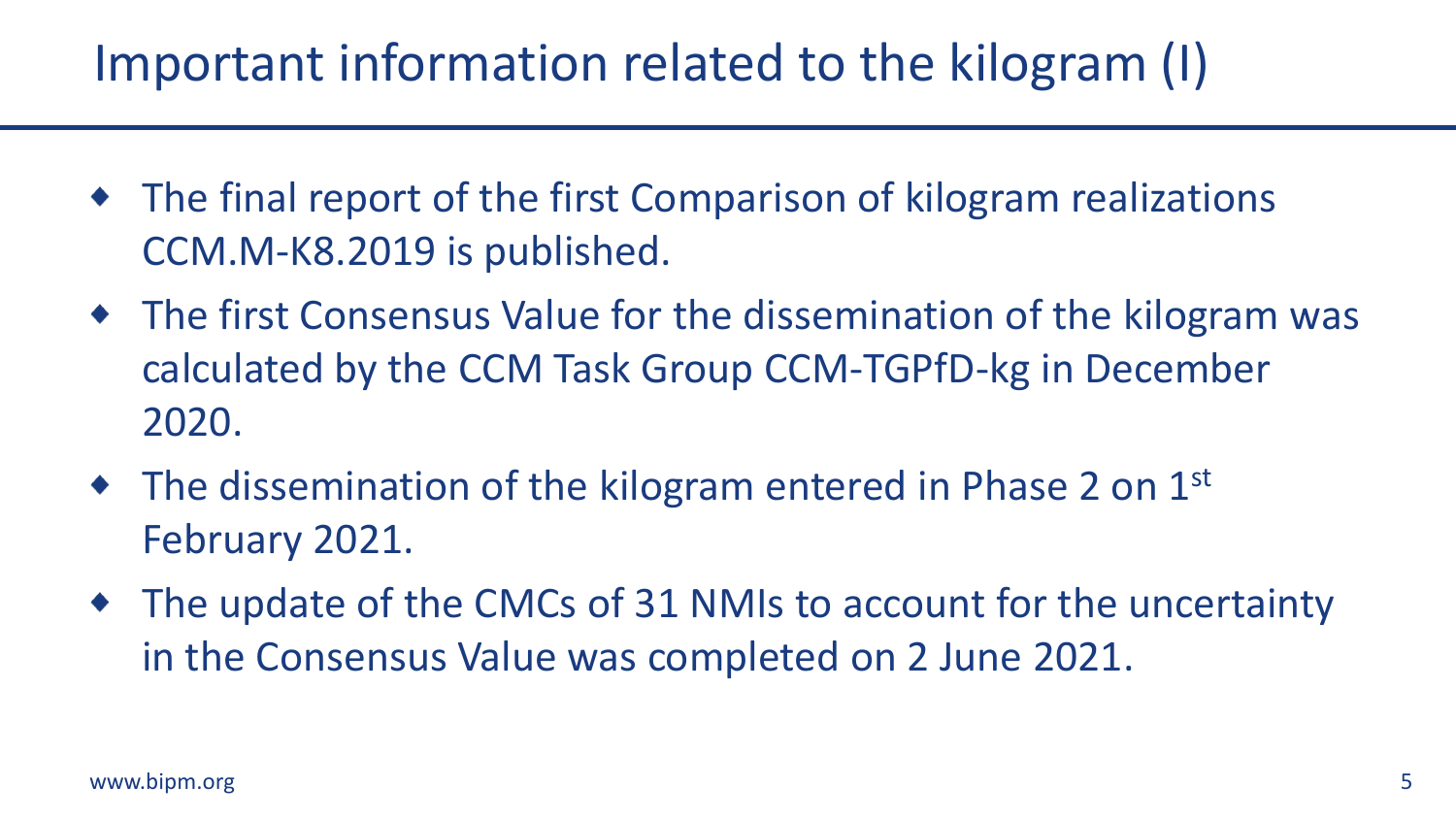## Important information related to the kilogram (II)

- Major documents
	- final report of CCM.M-K8.2019
	- Calculation of the Consensus Value for the Kilogram 2020
	- Report on the Calculation of the CCM Consensus Value for the Kilogram 2020
- ◆ Next KC of kilogram realizations
	- September to December 2021: measurement of travelling standards at NMIs
	- January March 2022: comparison measurement at BIPM
	- June 2022: Draft A report
	- September 2022: Final Report